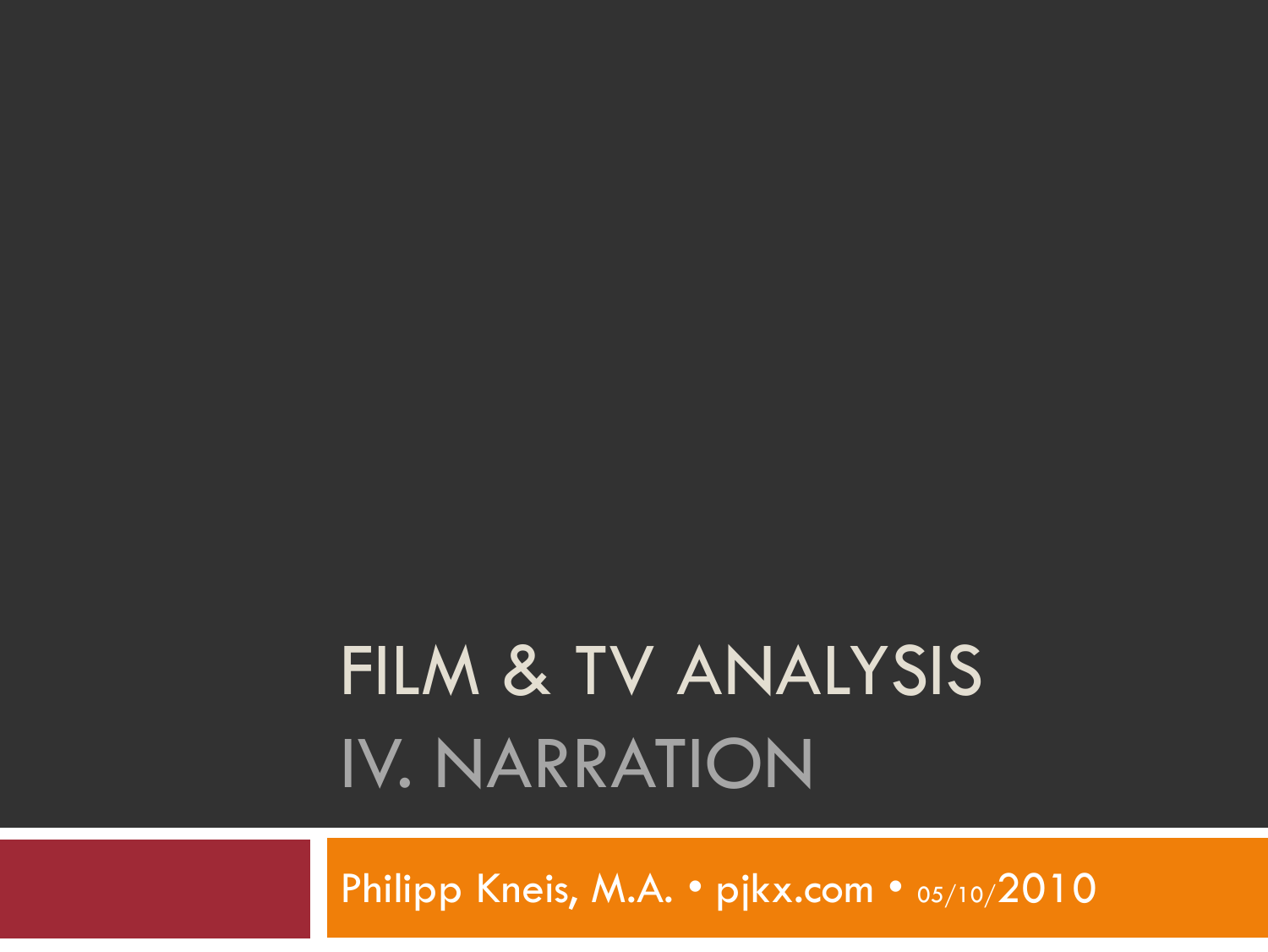### Introduction

1. Examples for the use of editing, cinematography, mise en scène in narration

2. Aristotle"s *Poetics*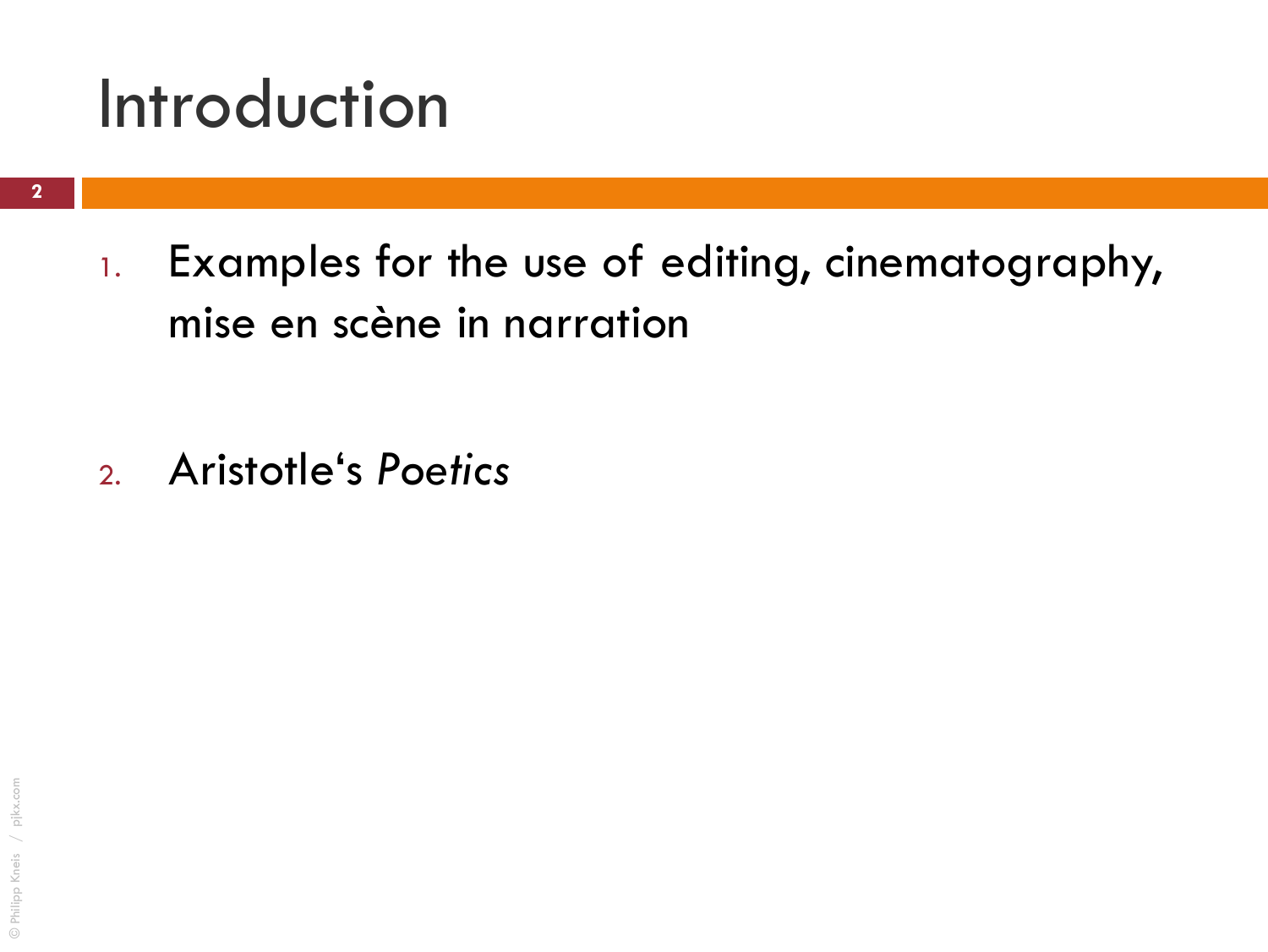

### use of editing, cinematography, mise en scène in narration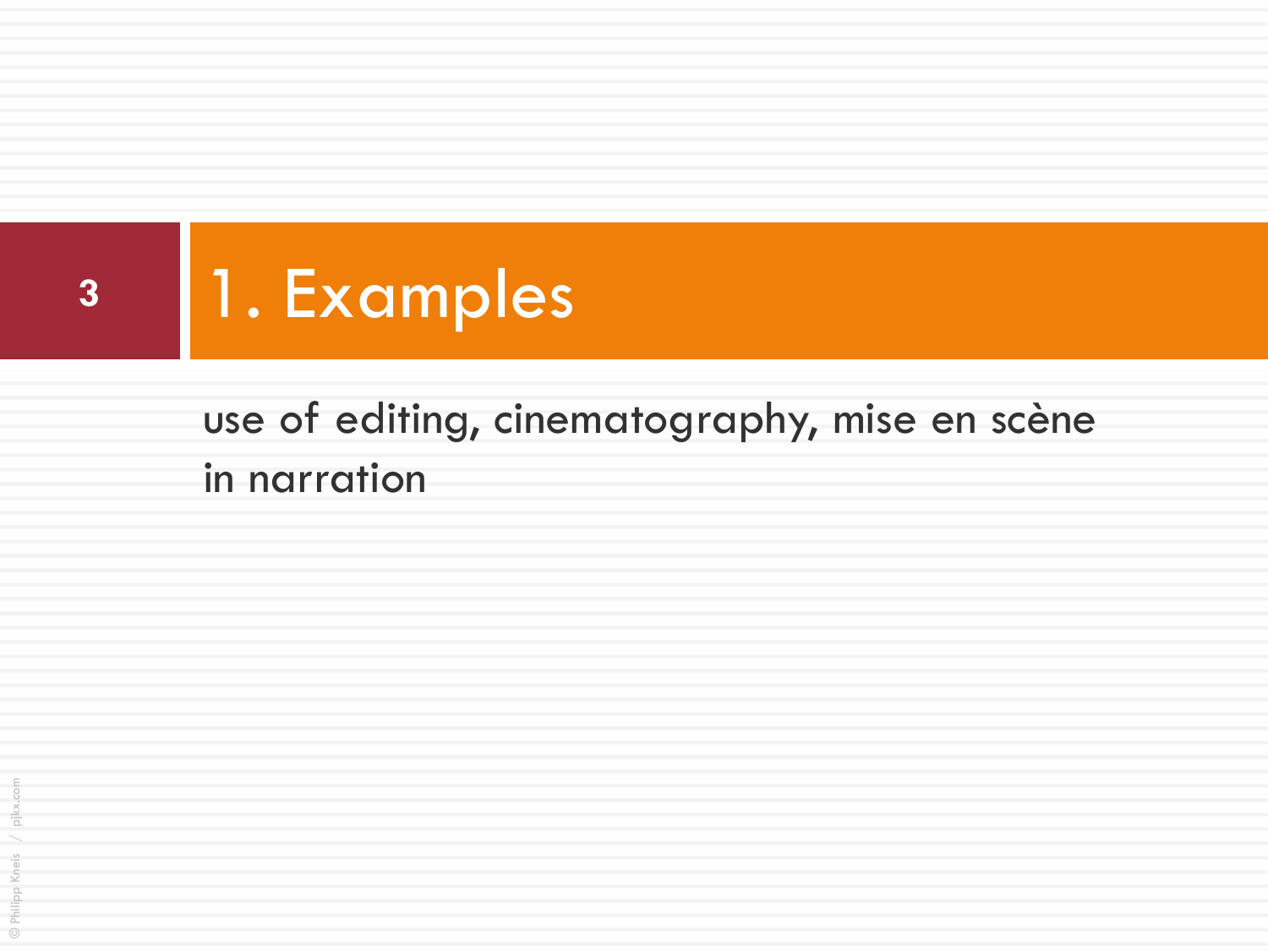

□ Narrative: creating a plot out of a story

□ use of editing, cinematography, narration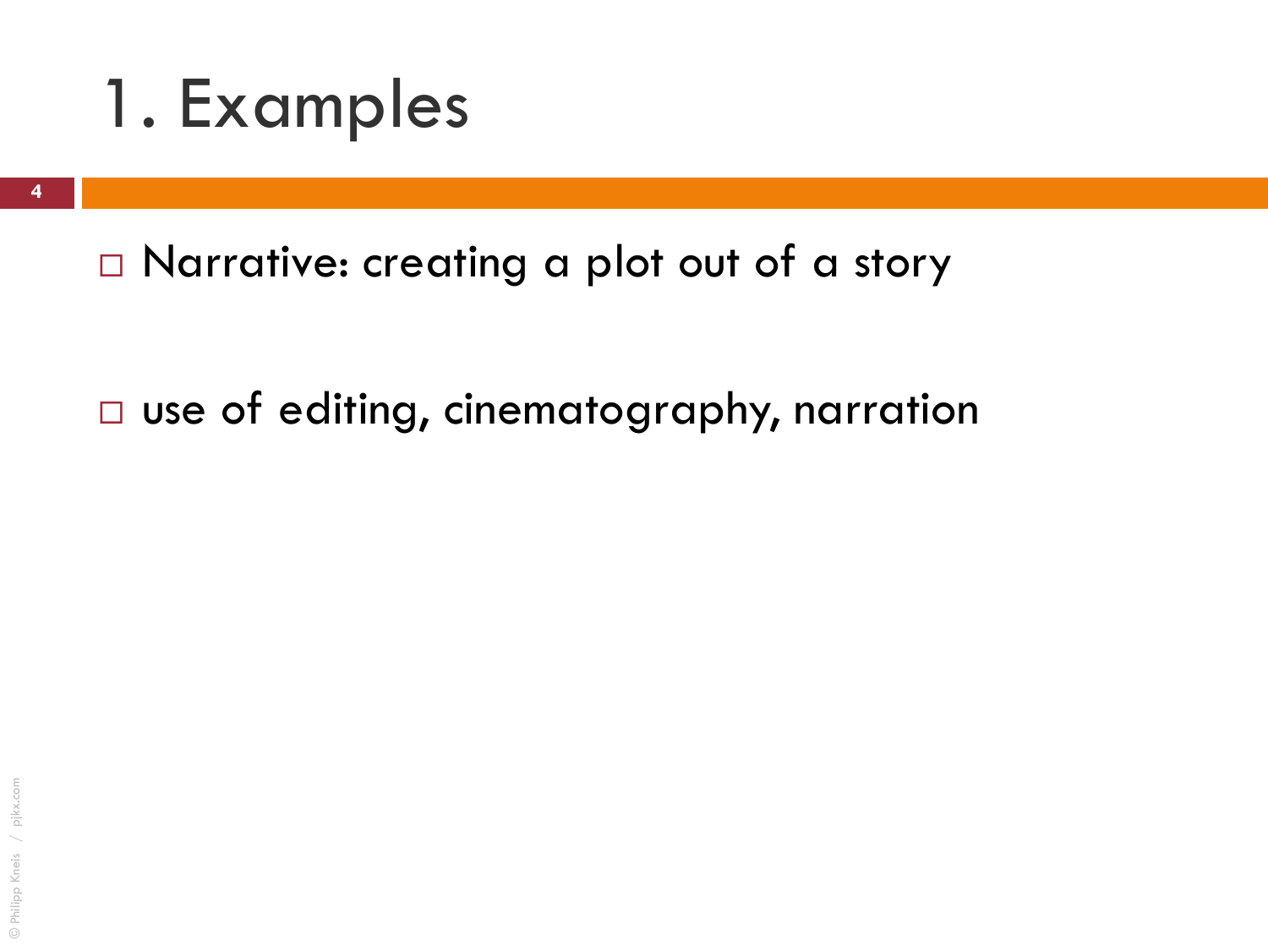## Editing, Cinematography & Narration

**Em Quantum of Solace** (Marc Forster, 2008)

#### **Interrogation/Fight**

00:08:40 - 00:14:20

Simulation: Game/Reality, Underworld, Bond's Character, Spheres: Public v Secret etc;

normal lighting vs. high key / low contrast

#### **Opera**

00:37:30 - 00:44:06 Tosca: Betrayal / Bond-Vesper, Spheres, Ruthlessness, guiding the audience: who sees what / whose perspective, Bond/Villain duality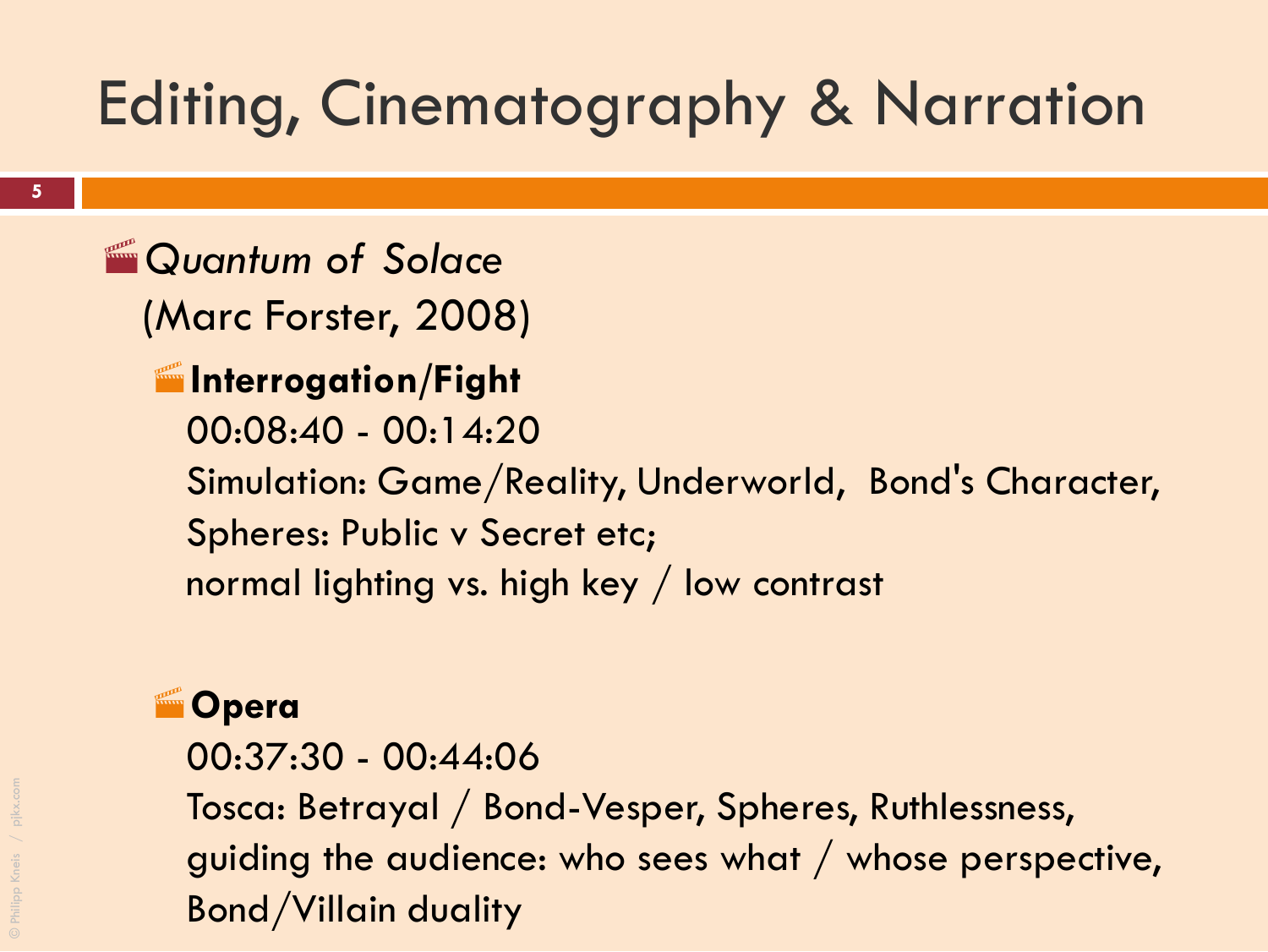## **Narration**

**End Cheyenne Autumn** (John Ford, 1964) **Coverture** 00:00:00 - 00:02:00 **Arrival of Cheyennes**  $00:11:25 - 00:15:12$ **After Battle**  $00:48:15 - 00:51:15$ **No Buffalos, Dodge 1** 01:18:00 - 01:21:36 **Dodge 2** 01:35:55 - 01:39:10 **Fort Robinson** 02:18:50 - 02:25:48

- **the Indian story by a** renowned Western director
- **F** function of the Dodge City scenes?
- **Performation of women as** indicative for culture
- **P** responsibility
- **depiction of genocide**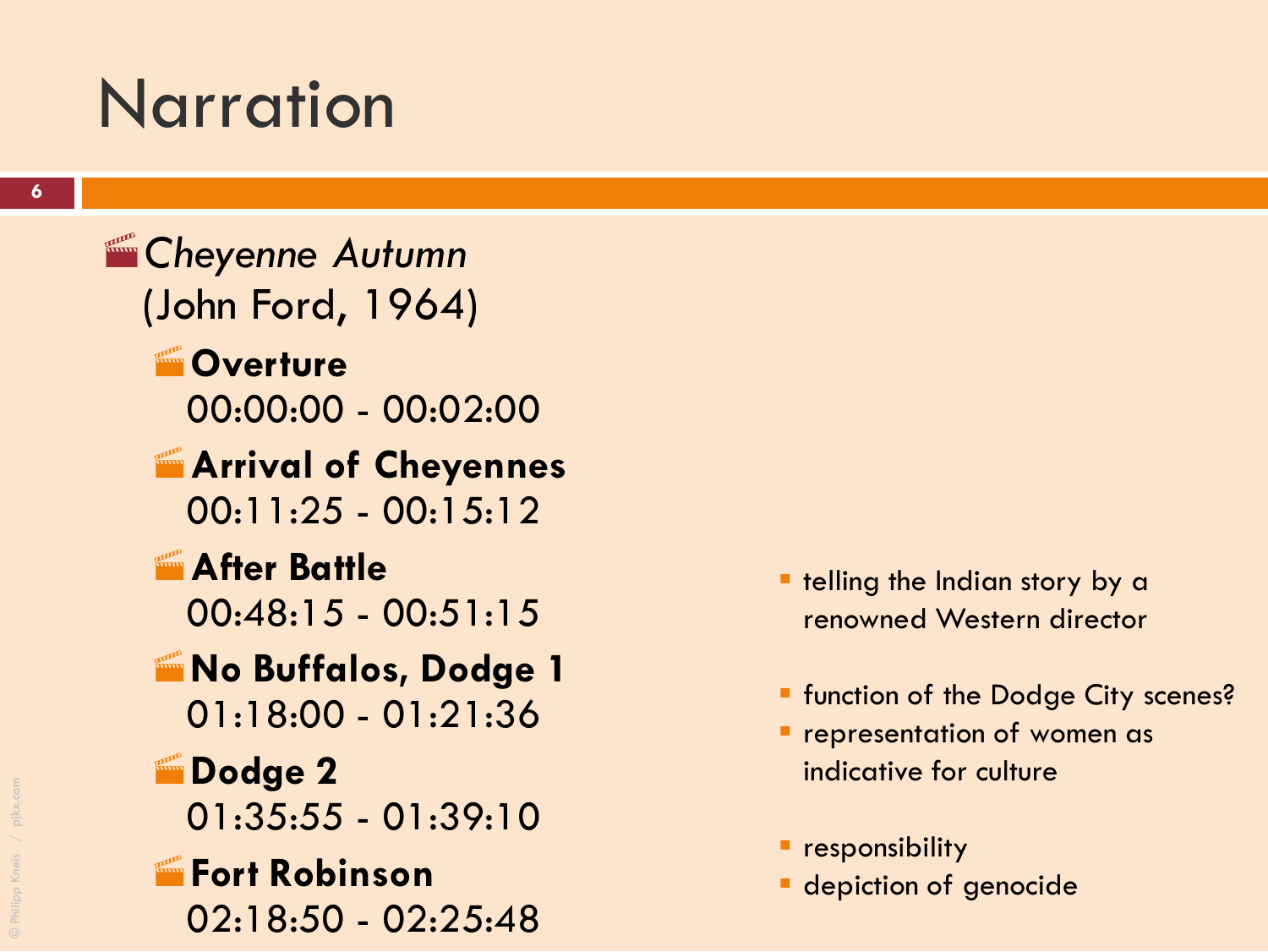### Editing, Cinematography & Narration

*Lost Highway* (David Lynch, 1997) **Main Titles** 00:00:00 - 00:03:00 Familiar Image, used in *Blue Velvet*, reused in *The Straight Story*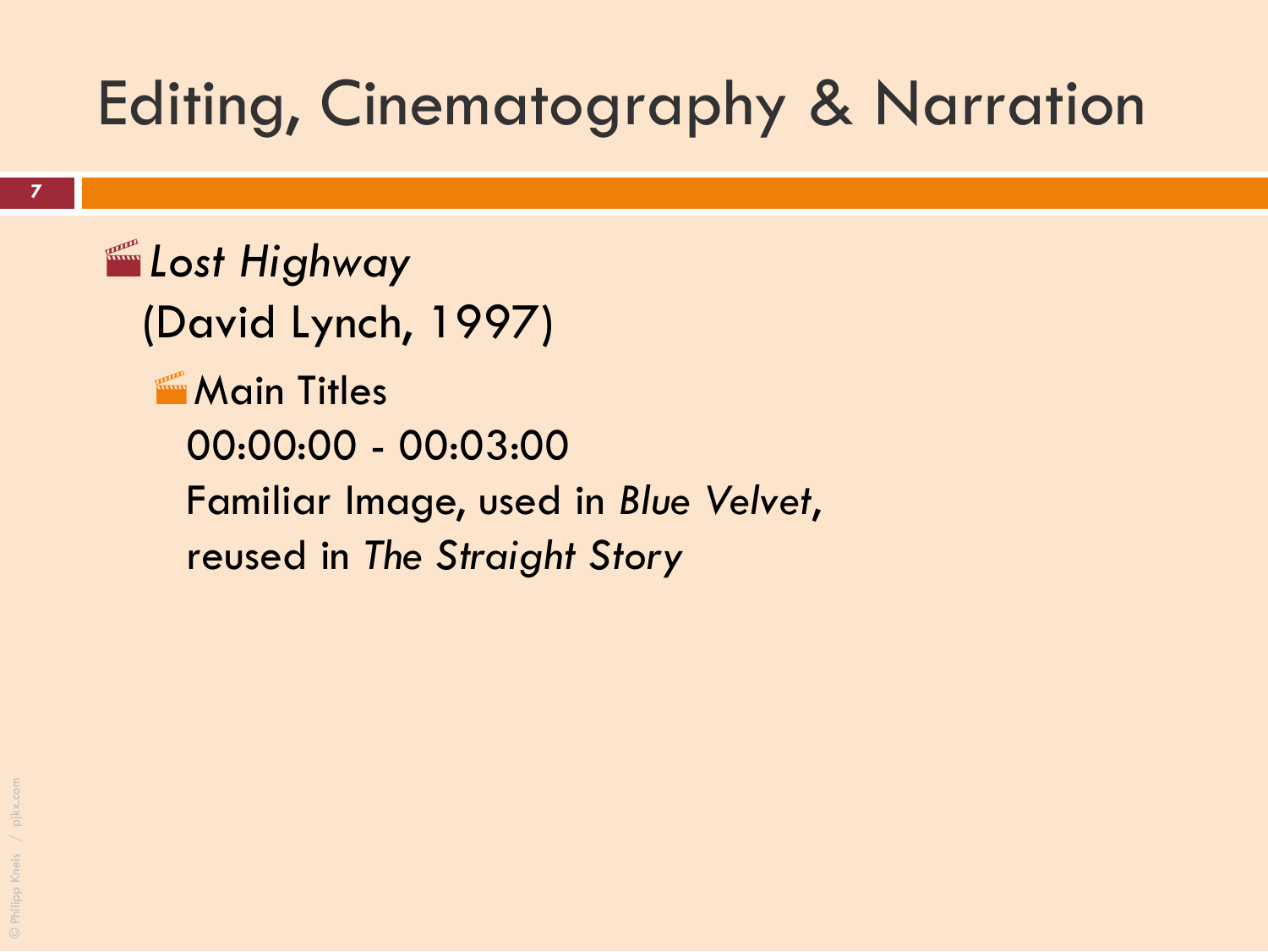## Editing, Cinematography & Narration

**Formal The Straight Story** (David Lynch, 1999) **Coming** 00:00:00 - 00:07:14 Moving Stars – Landscape – Age – Characters **EDrive** 

00:24:12 - 00:27:40

Speed – Narration of Age

#### **Bar / War**

01:12:24 - 01:18:06

depiction of atrocities without pictures (just dialog & sound)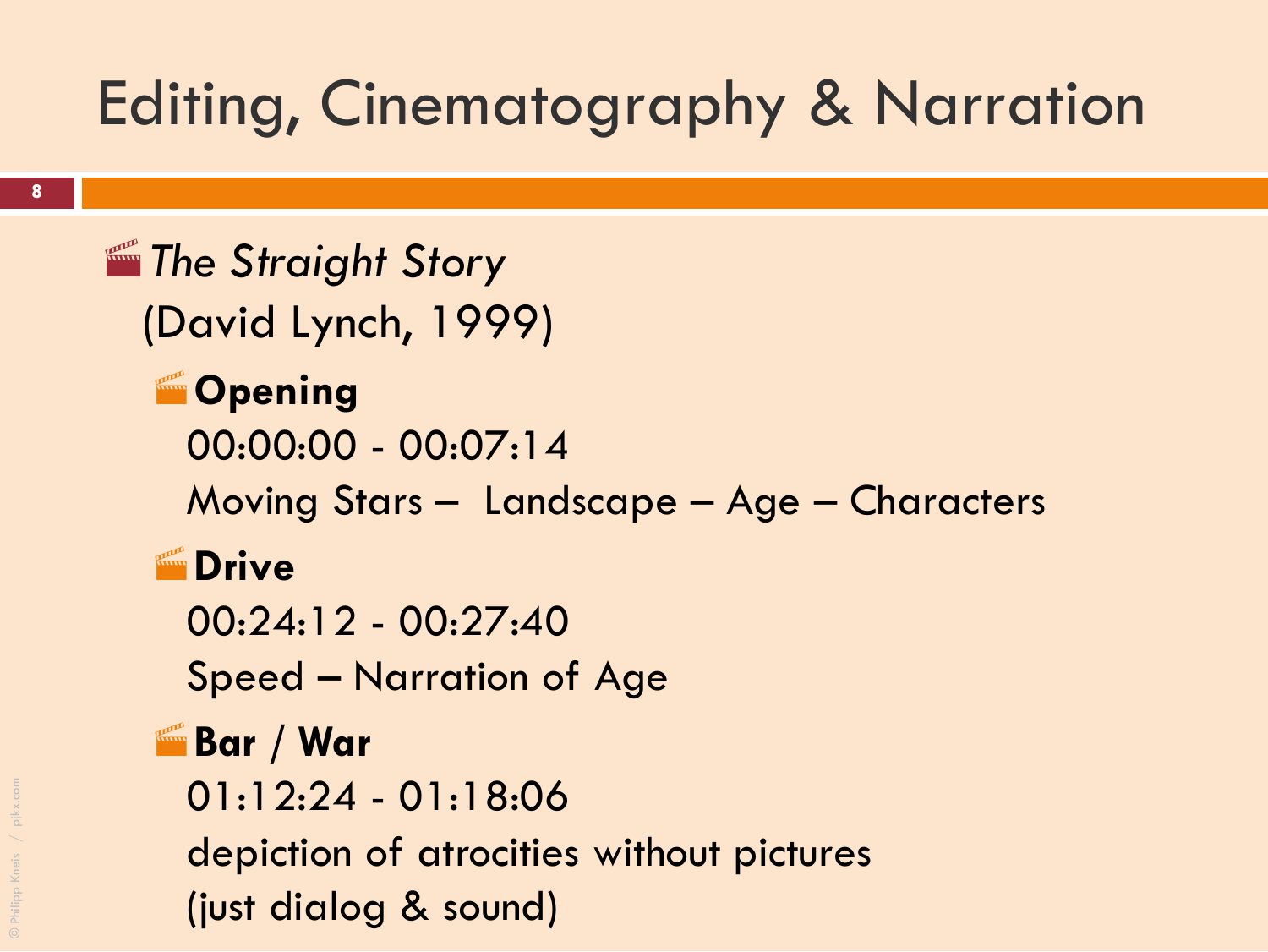

#### A Founding Text for Literary Criticism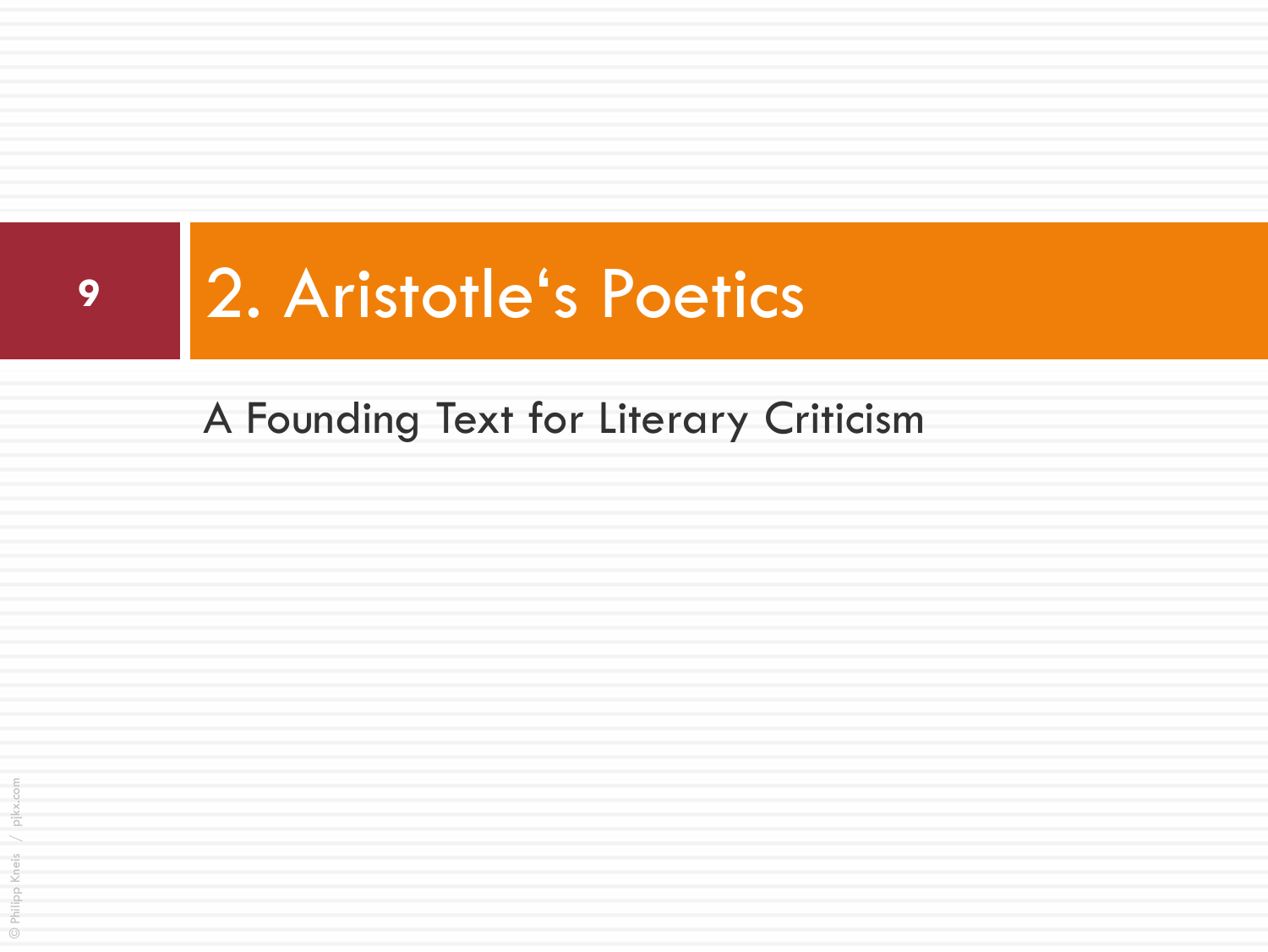### □ Aristotle: 384-322 BC

- □ exoteric writings: Plato-style philosophy lost
- $\Box$  akroamatic / esoteric writings: for teaching purposes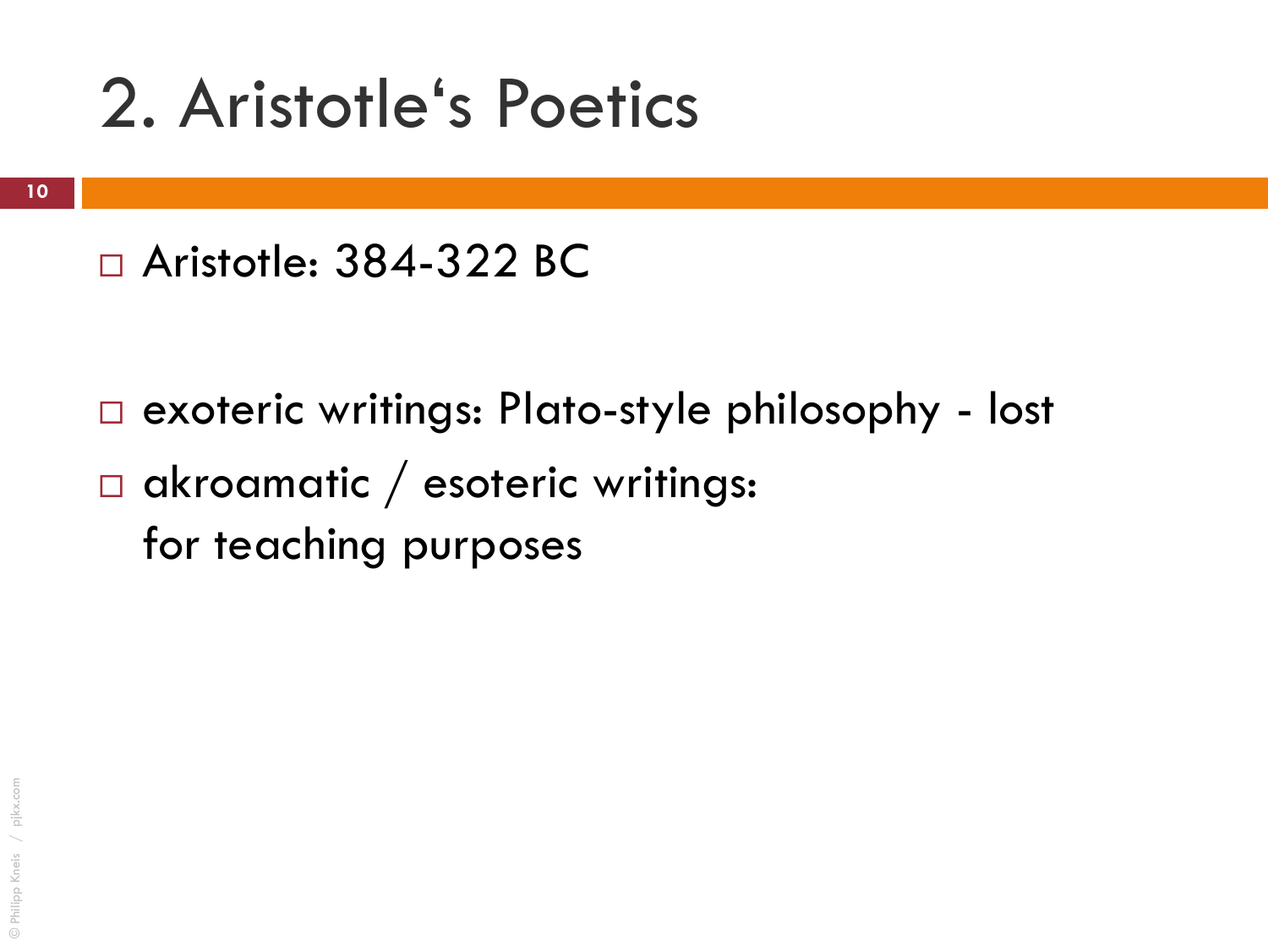- περὶ ποιητικῆς (peri poiêtikês)
- ποίησις (poiêsis) making, creating (poiein: to make)
- □ writes on dramatic poetry, tragedy, epic, comedy
- $\Box$  context: drama festivals / contests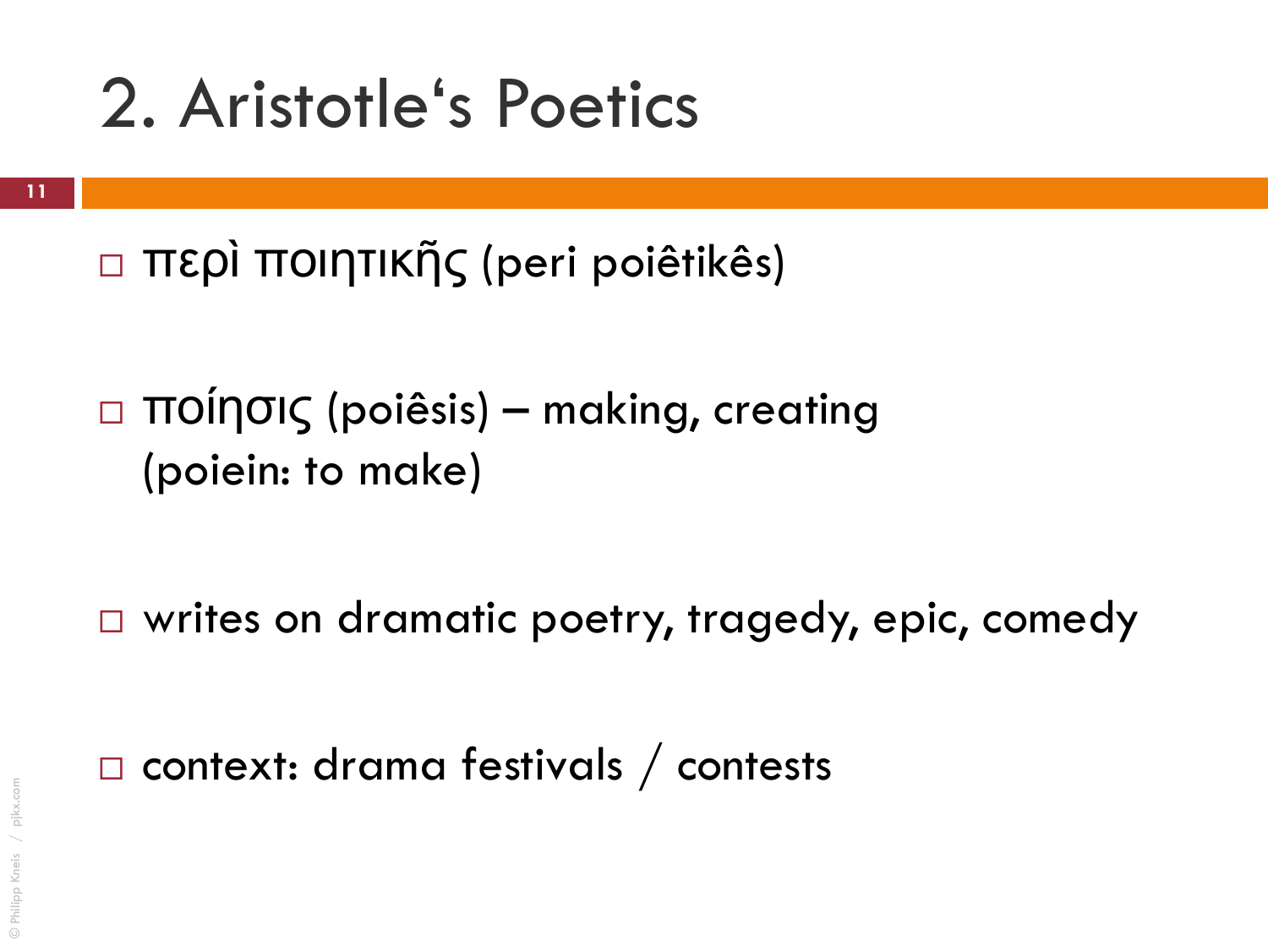### περὶ ποιητικῆς:

- Book 1:
	- ch 1-5 general remarks
	- ch 6-22 tragedy
	- ch 23-26 epic
- Book 2: comedy (lost)
- **D** online text: English/Greek: [Perseus Project](http://www.perseus.tufts.edu/hopper/text.jsp?doc=Perseus:text:1999.01.0056:section=1447a&highlight=poetics,aristotle) English: **[Internet Classics Archive](http://classics.mit.edu/Aristotle/poetics.html)** German: [DigBib](http://www.digbib.org/Aristoteles_384vChr/De_Poetik?showall=1)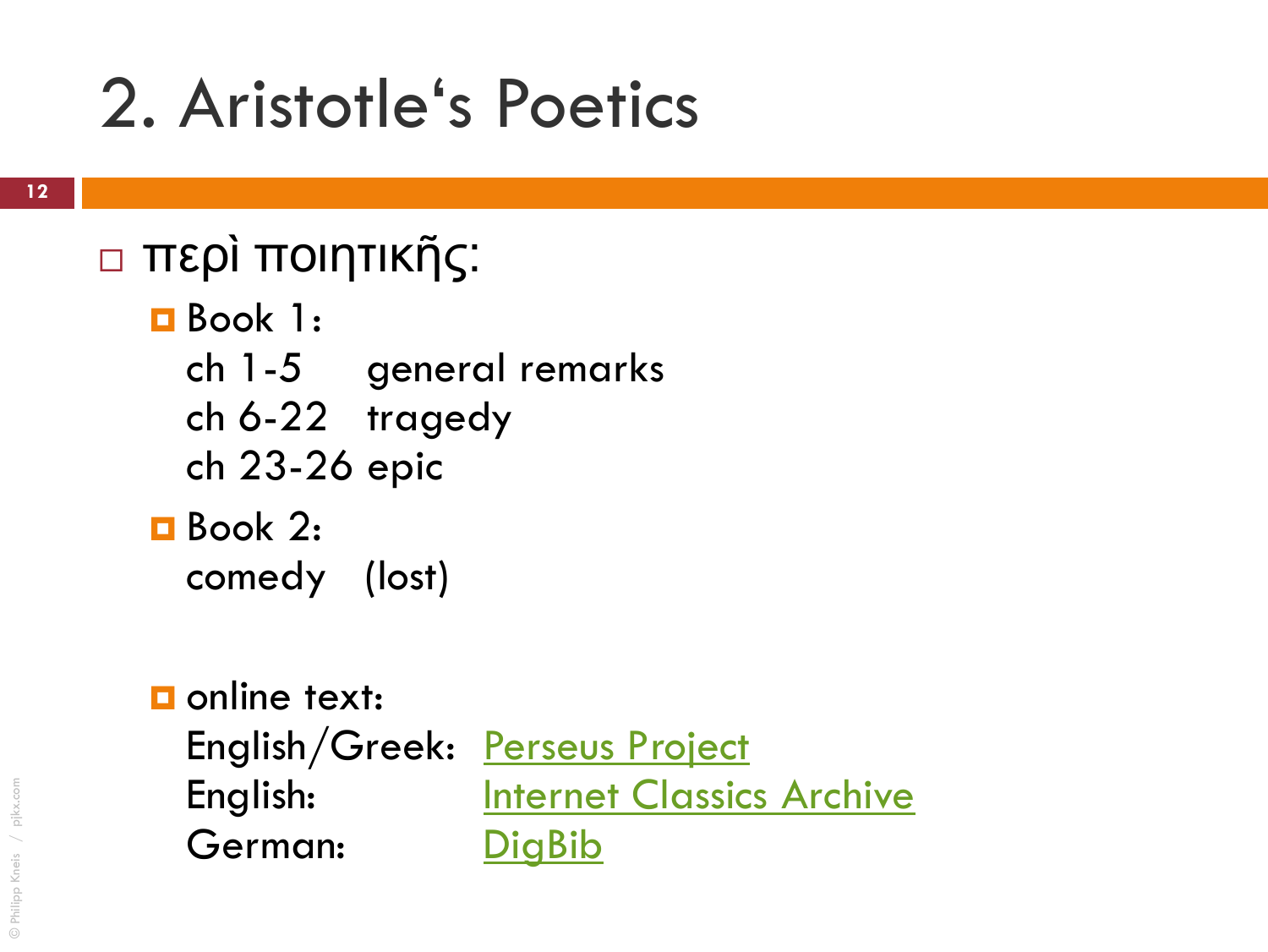- **13**
- $\Box$  basic motive: mimêsis / mimicking / creating representations
	- $\blacksquare$  human beings create representations
	- $\blacksquare$  they take pleasure in looking at representations

 $\square$  comedy: representation of bad people / portraying the ridicule of ugliness epic+tragedy: representation of good people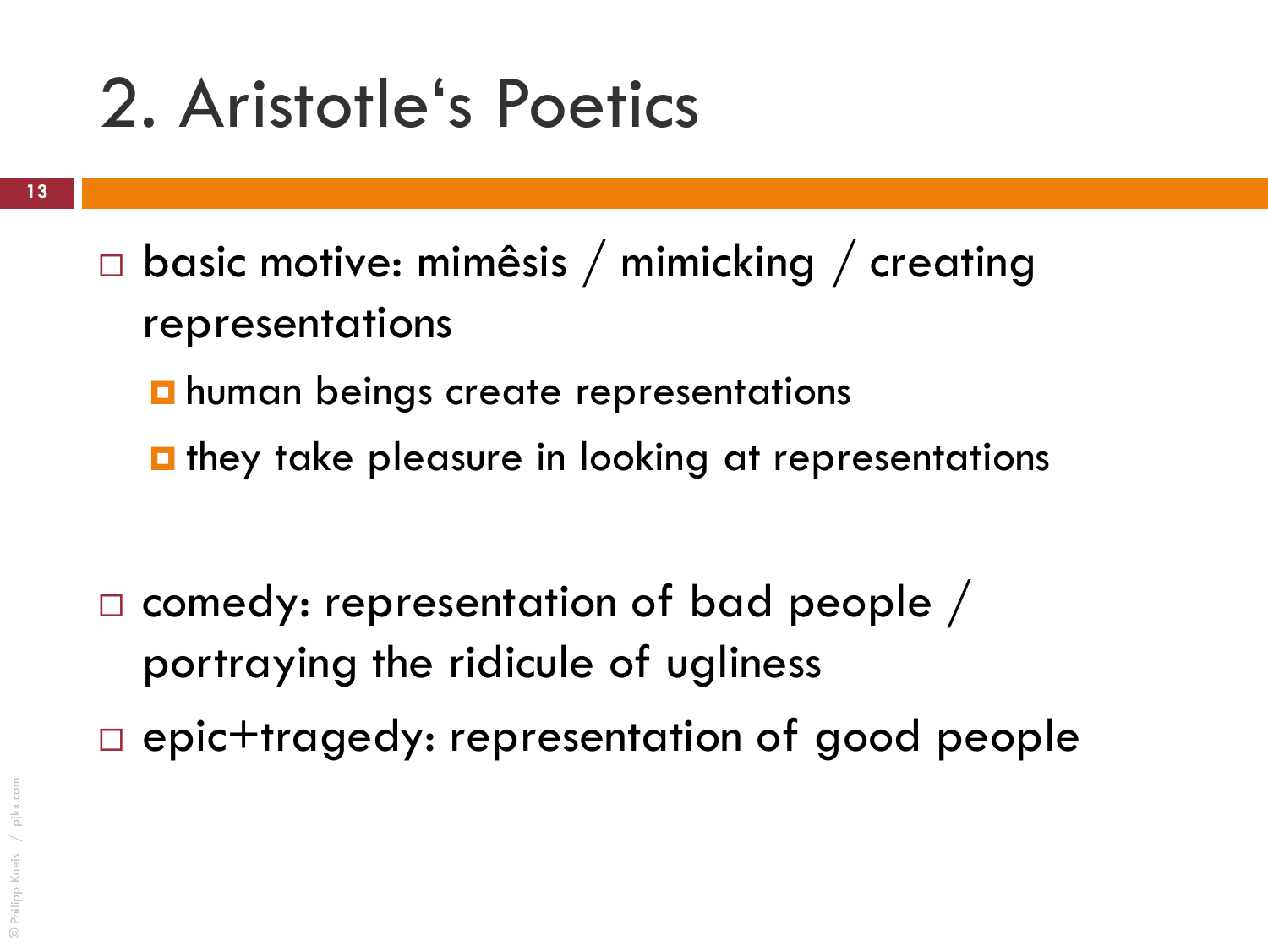- **14**
- □ tragedy: "through pity (*eleos*) and fear (phobos) it effects relief (*catharsis*) to these and similar emotions" (ch. 6)

- most central: plot (*mythos*)
- plot comes out of the story (*logos*)

 other elements: characters (*êthê*), speech/diction (*lexis*), thought (*dianoia*), spectacle/Inszenierung (*opsis*), song/melody (*melopoiía*)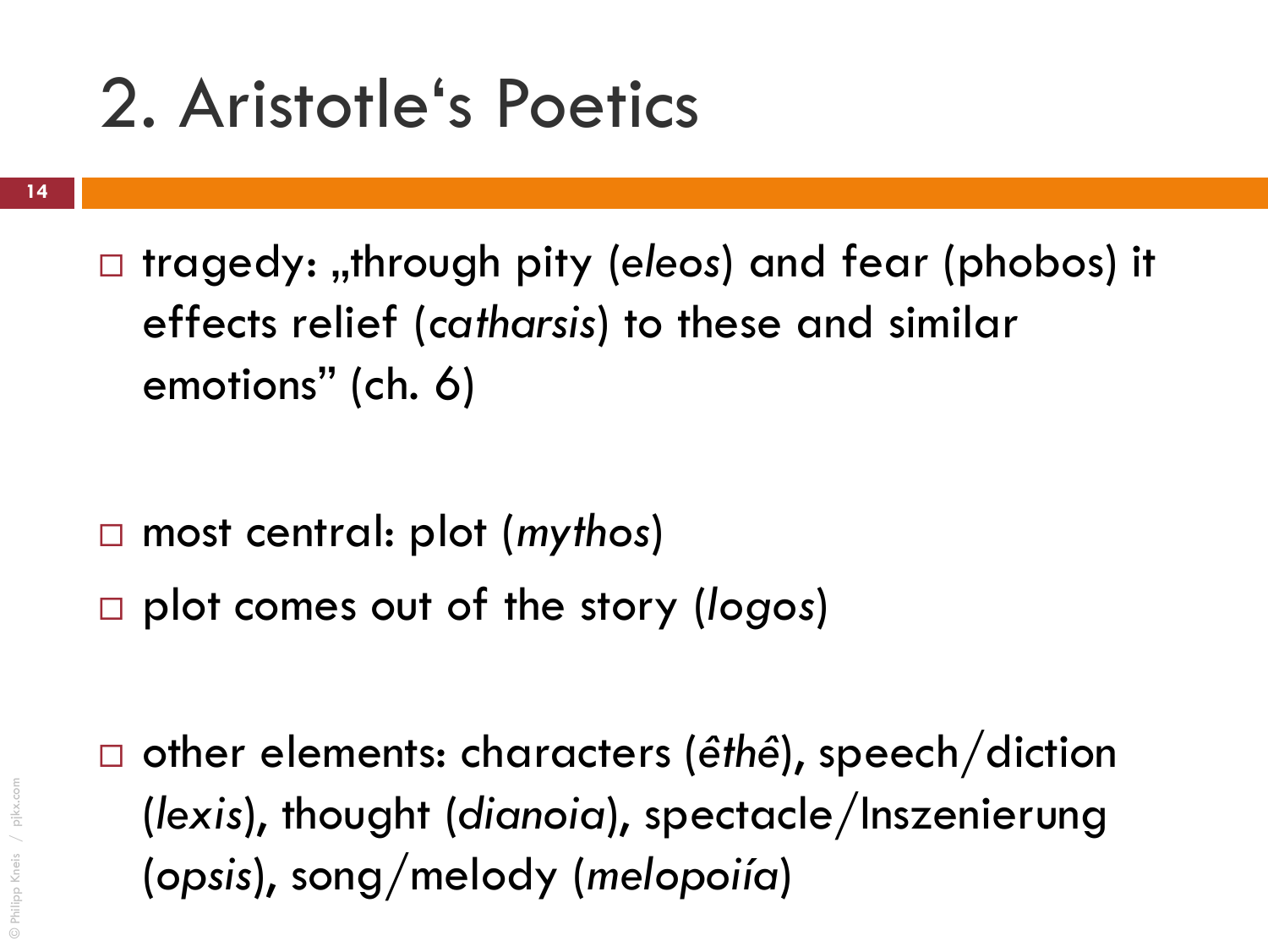- □ classic tragedy:
	- $\blacksquare$  choir
	- **L** later actor
	- **d** later 2, even later 3
- □ oftentimes, protagonists known (like Oedipus, Alcibiades, Odysseus)

- $\Box$  for Aristotle, plot determines the character of the protagonist
- $\Box$  today: focus on the individual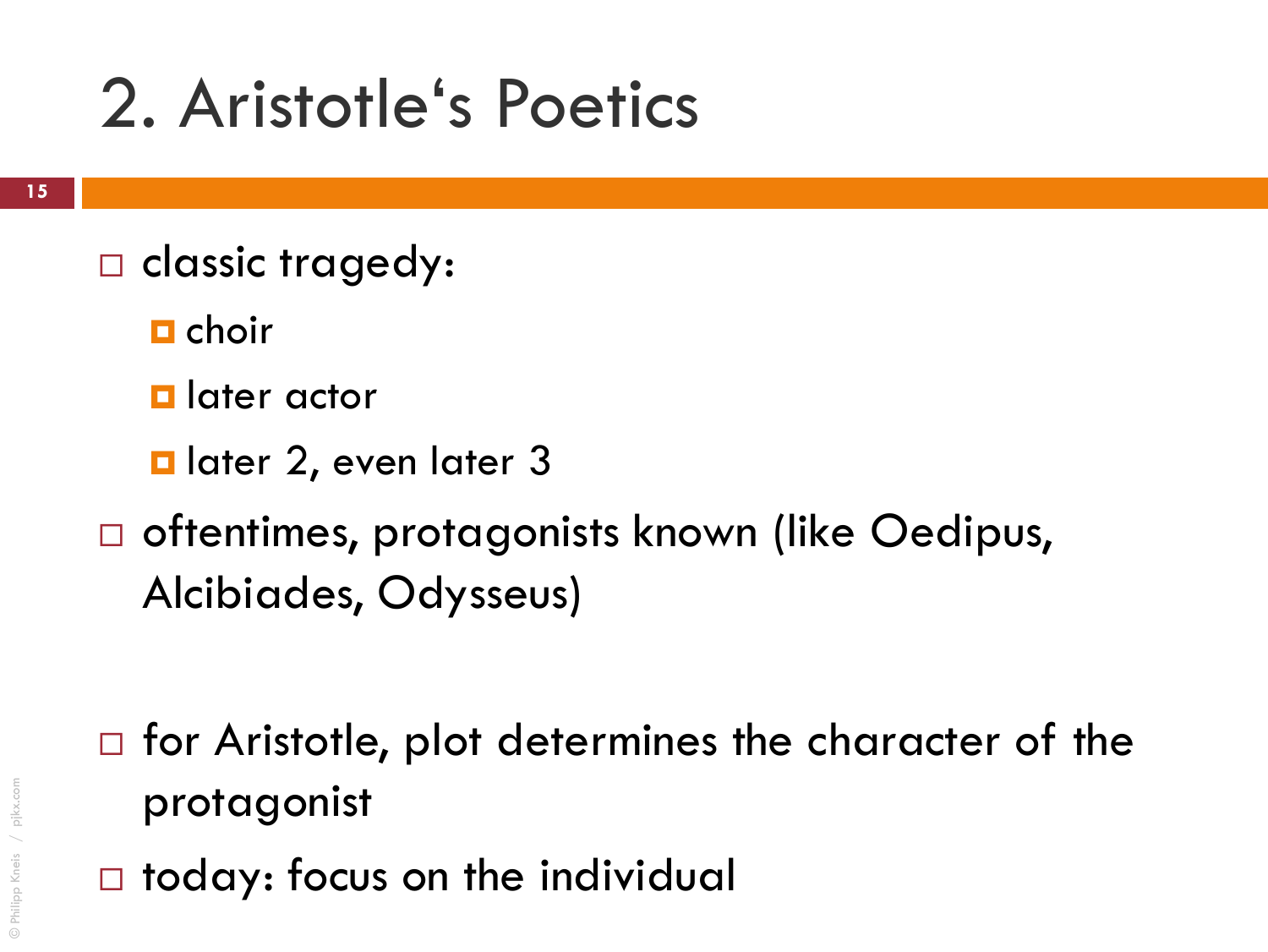### $\Box$  Ch 7:

 "Tragedy is an imitation of an action that is **complete**, and **whole**, and of a **certain magnitude**; for there may be a whole that is wanting in magnitude.

**A whole is that which has a beginning, a middle, and an end**. A **beginning** is that which does not itself follow anything by causal necessity, but after which something naturally is or comes to be. An **end**, on the contrary, is that which itself naturally follows some other thing, either by necessity, or as a rule, but has nothing following it. A **middle** is that which follows something as some other thing follows it. A well constructed plot, therefore, must neither begin nor end at haphazard, but conform to these principles."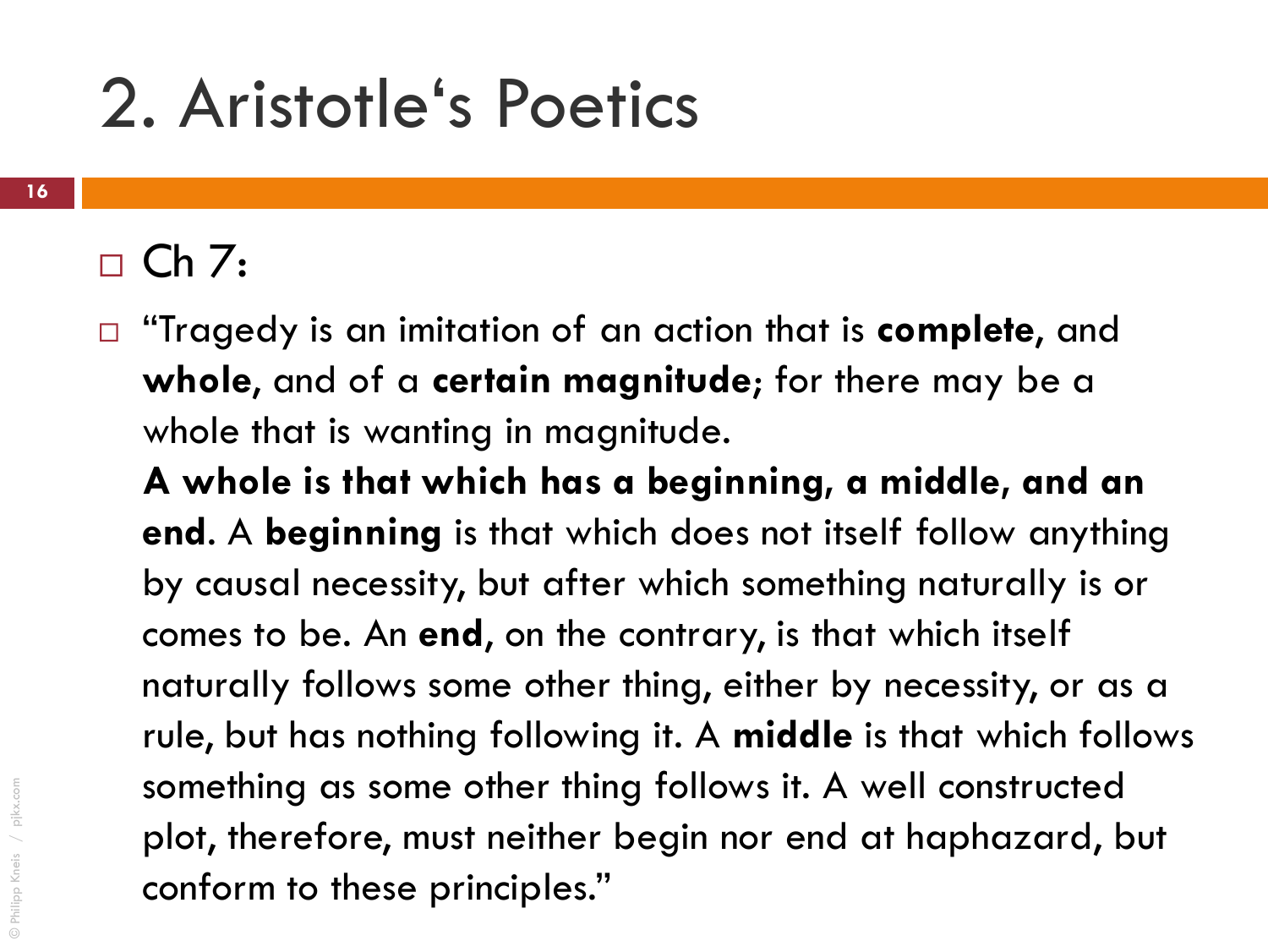#### $\Box$  Ch 9:

- "The poet and the historian differ not by writing in verse or in prose. The work of Herodotus might be put into verse, and it would still be a species of history, with meter no less than without it. The true difference is that one relates what has happened, the other what may happen. Poetry, therefore, is a more philosophical and a higher thing than history: for poetry tends to express the universal, history the particular."
- $\Box$  history  $\equiv$  historia  $\equiv$  science  $\rightarrow$  logos
- poetry  $=$  poiêsis  $=$  art  $\rightarrow$  interpretation, plot, *mythos*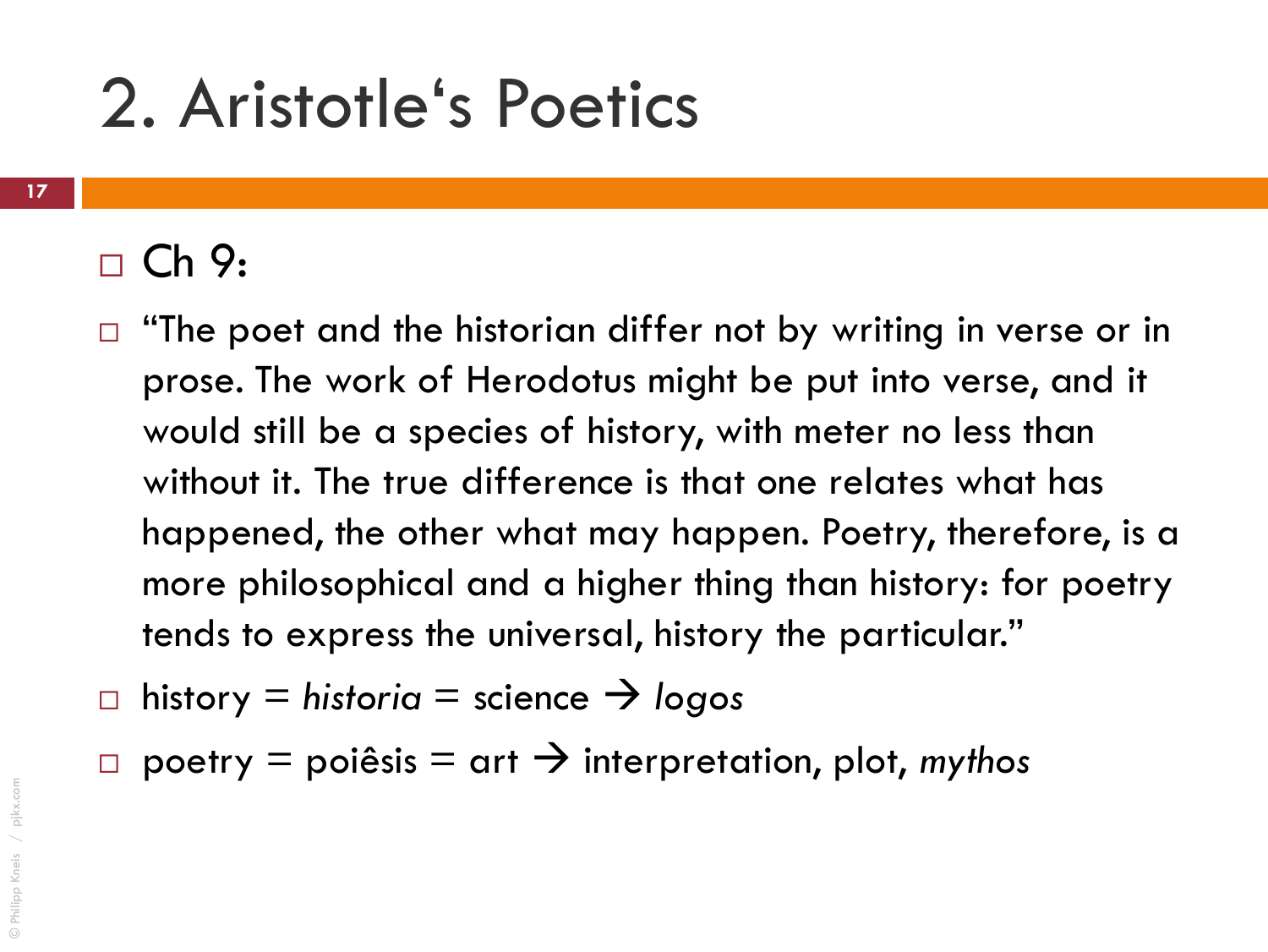### $\Box$  Ch 23:

 $\Box$  "As to that poetic imitation which is narrative in form and employs a single meter, the plot manifestly ought, as in a tragedy, to be constructed on dramatic principles. It should have for its subject a single action, whole and complete, with a beginning, a middle, and an end. It will thus resemble a living organism in all its unity, and produce the pleasure proper to it."

 $\overline{\phantom{0}}$   $\rightarrow$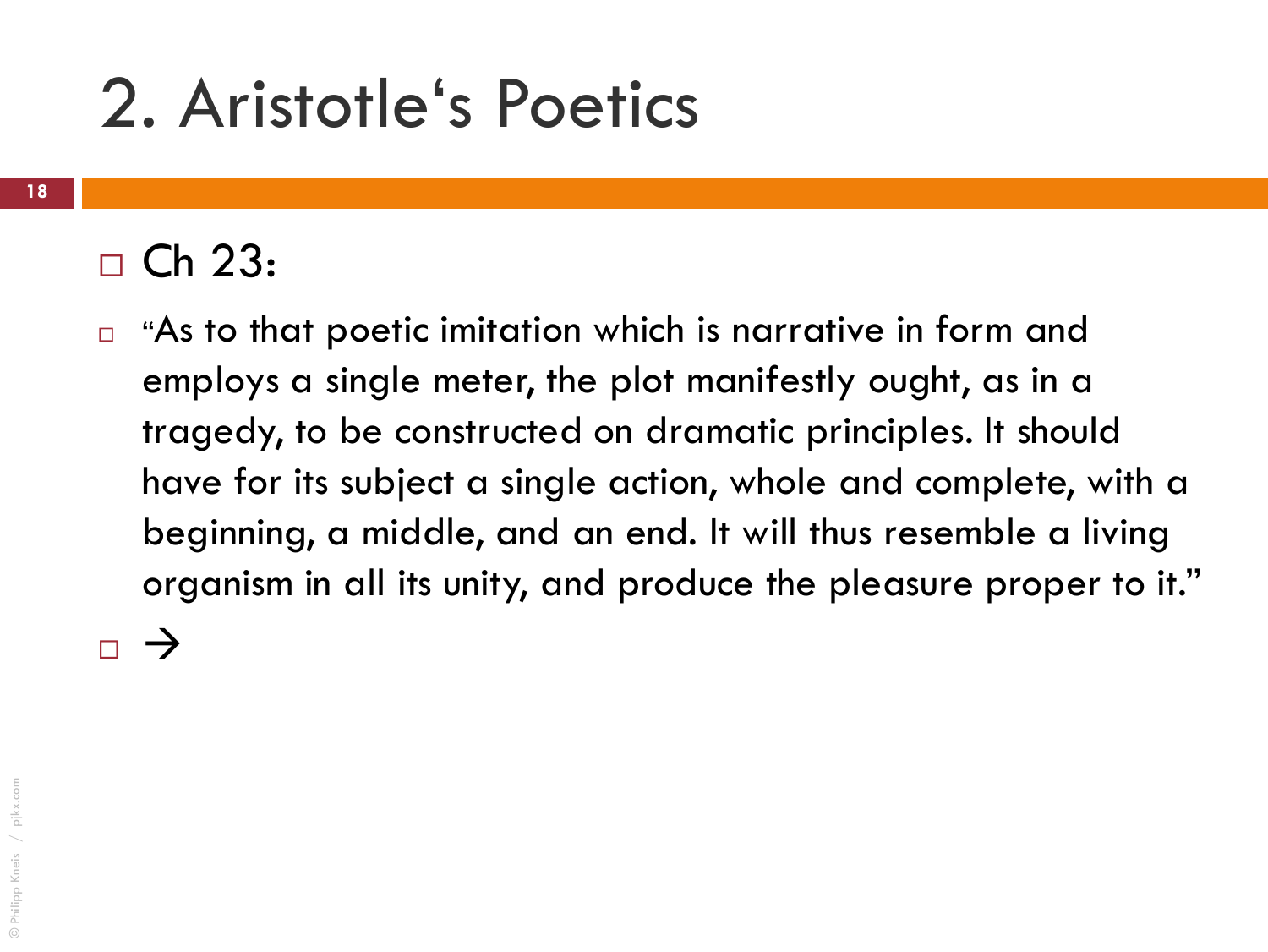$\Box$  "It will differ in structure from historical compositions, which of necessity present not a single action, but a single period, and all that happened within that period to one person or to many, little connected together as the events may be. [..] Here again, then, as has been already observed, the transcendent excellence of Homer is manifest. He never attempts to make the whole war of Troy the subject of his poem, though that war had a beginning and an end. It would have been too vast a theme, and not easily embraced in a single view. If, again, he had kept it within moderate limits, it must have been overcomplicated by the variety of the incidents. As it is, he detaches a single portion, and admits as episodes many events from the general story of the war- such as the Catalogue of the ships and others- thus diversifying the poem."